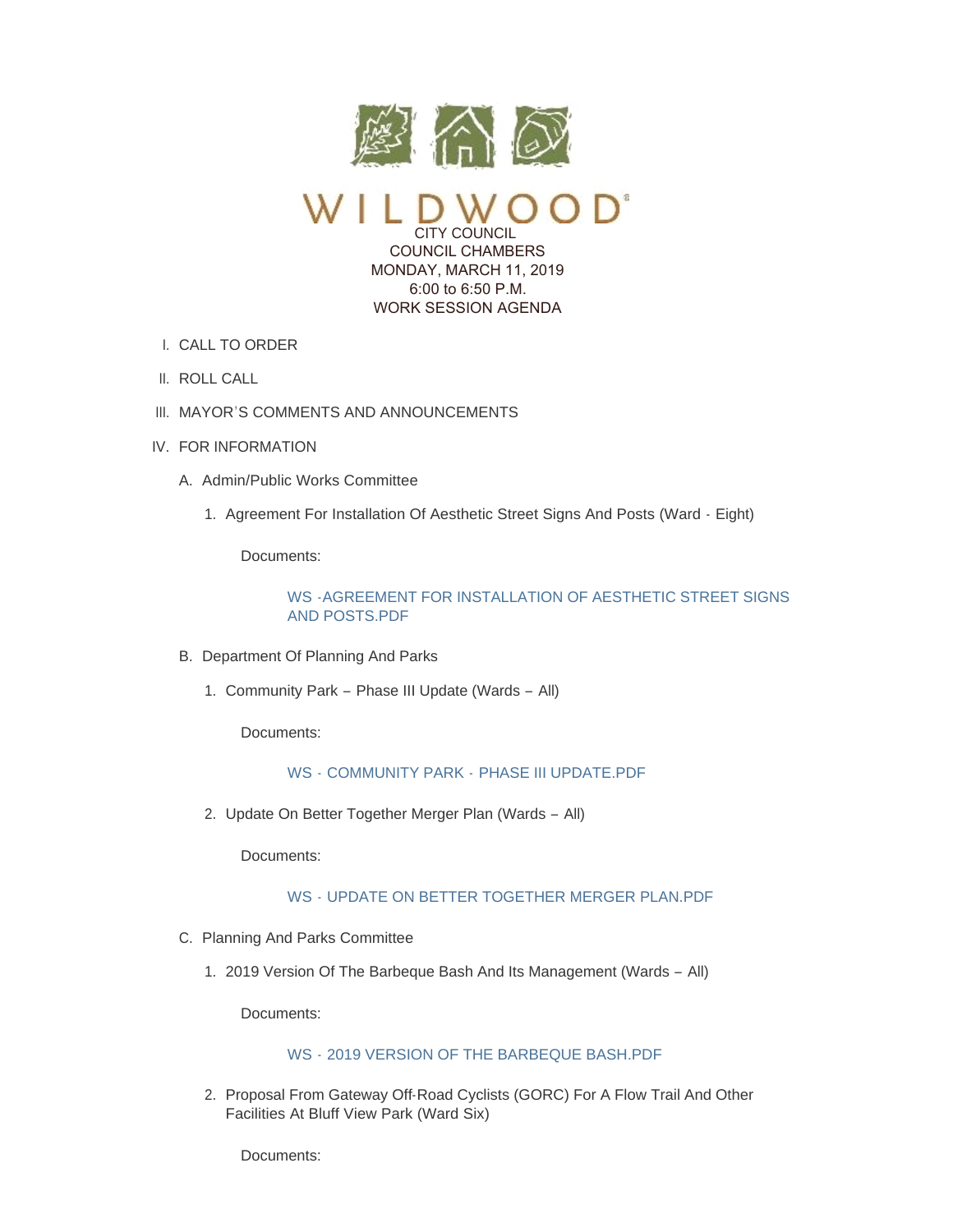## WS - [PROPOSAL FROM GATEWAY OFF-ROAD CYCLISTS.PDF](https://www.cityofwildwood.com/AgendaCenter/ViewFile/Item/19322?fileID=25636)

3. Update Report On Facility Reservations, Event Registrations, And Ongoing And Long-Term Maintenance Costs For Parks And Trail Facilities (Wards – All)

Documents:

WS - [UPDATE REPORT ON FAC. RES. EVENT REG. ONGOING LT](https://www.cityofwildwood.com/AgendaCenter/ViewFile/Item/19323?fileID=25637)  MAIN. COSTS.PDF

4. Update On Parks And Recreation Action Plan (Wards - All)

Documents:

WS - [UPDATE ON PARKS AND RECREATION ACTION PLAN.PDF](https://www.cityofwildwood.com/AgendaCenter/ViewFile/Item/19324?fileID=25638)

- D. Rural Internet Access Committee
	- 1. Rural Internet Access Update (Wards All)

Documents:

#### WS - [RURAL INTERNET ACCESS UPDATE.PDF](https://www.cityofwildwood.com/AgendaCenter/ViewFile/Item/19326?fileID=25639)

E. Construction Project Updates (Wards - All)

Documents:

#### WS - [CONSTRUCTION PROJECT UPDATES.PDF](https://www.cityofwildwood.com/AgendaCenter/ViewFile/Item/19327?fileID=25640)

- V. FOR ACTION
	- A. Admin/Public Works Committee
		- 1. City Policy On Replacement Of Street Trees (Wards All)

Documents:

### WS - [CITY POLICY ON REPLACEMENT OF STREET TREES.PDF](https://www.cityofwildwood.com/AgendaCenter/ViewFile/Item/19330?fileID=25641)

- B. Planning And Parks Committee
	- 1. Development Costs For Relocated Community Garden At Wildwood City Hall (Wards – All)

Documents:

WS - [DEVELOPMENT COSTS FOR RELOCATED COMMUNITY](https://www.cityofwildwood.com/AgendaCenter/ViewFile/Item/19373?fileID=25658)  GARDEN.PDF

- C. Co-Interim City Administrators
	- 1. Meeting Room Use Request (Wards All)

Documents: